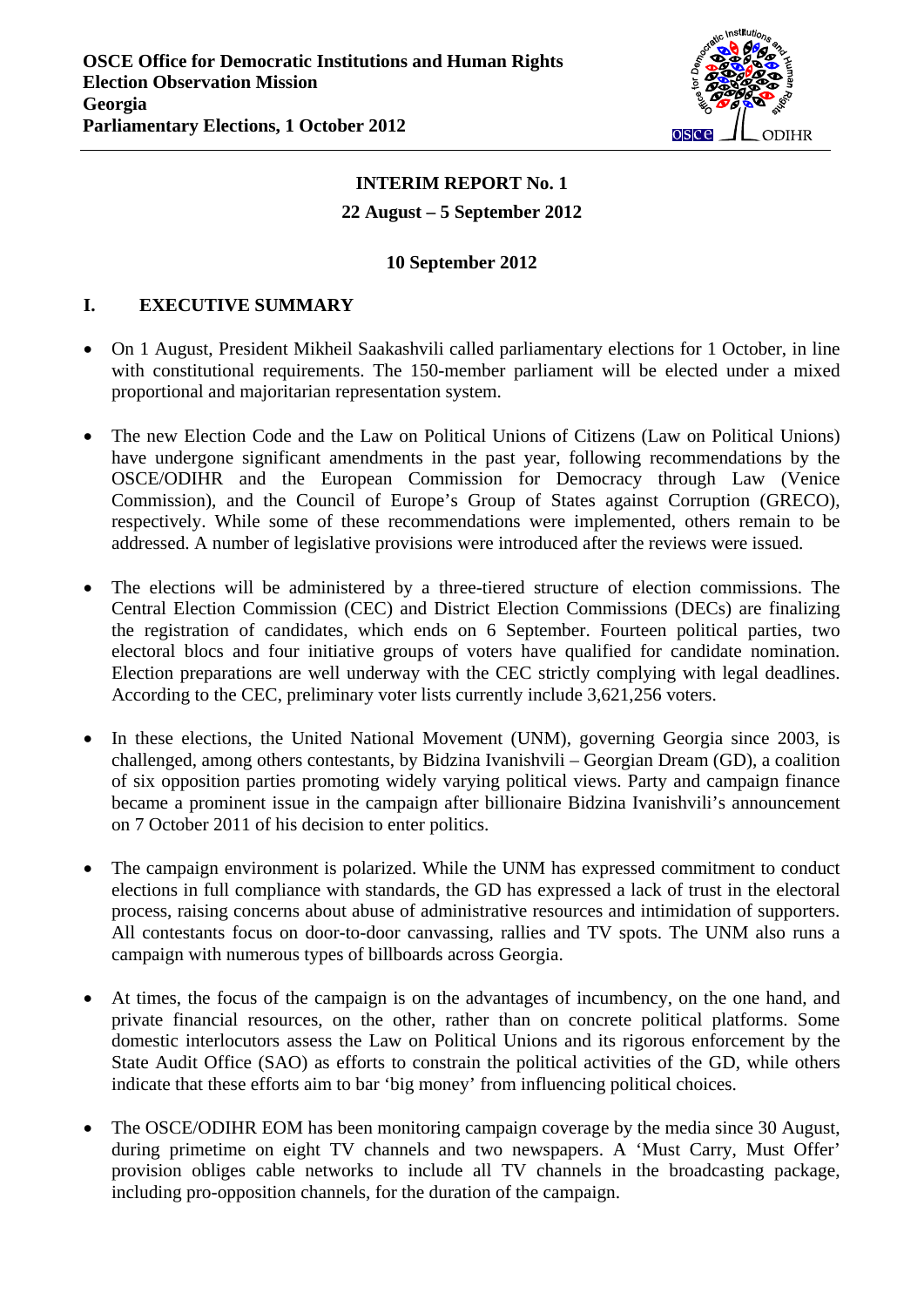The OSCE/ODIHR EOM commenced its work on 22 August with a core team of 16 experts in Tbilisi and 28 long-term observers deployed throughout Georgia.

## **II. INTRODUCTION**

On 1 August, President Mikheil Saakashvili called parliamentary elections for 1 October, in line with constitutional requirements. Following an early invitation by the Ministry of Foreign Affairs and based on the recommendations of a Needs Assessment Mission conducted from 11 to 15 June, the OSCE Office for Democratic Institutions and Human Rights (OSCE/ODIHR) deployed an election observation mission (EOM) on 22 August. Led by Nikolai Vulchanov, the mission comprises a core team of 16 experts based in Tbilisi and 28 long-term observers deployed throughout the country. Members of the EOM are drawn from 26 participating States. The OSCE/ODIHR has also requested OSCE participating States to second 350 short-term observers to follow election day proceedings. In the Autonomous Republic of Adjara, elections to the Supreme Council will be held concurrently with these parliamentary elections; they will only be observed by the OSCE/ODIHR EOM to the extent that they impact the parliamentary elections.

#### **III. BACKGROUND**

In the outgoing parliament, the governing majority of the United National Movement (UNM) held 119 of the 150 mandates. The United Opposition held 17 mandates, the Christian-Democratic Movement (CDM) and the Labour Party (LP) 6 mandates each, and the Republican Party (RP) 2 mandates. Protests against alleged violations during the 2008 parliamentary elections led members of the opposition to withdraw from parliament; the two majoritarian members of parliament (MPs) from RP relinquished their mandates and by-elections were held in November 2008. These mandates were filled by the CDM and the National Democratic Party.

In line with the 2010 constitutional amendments, some presidential powers will be transferred to the prime minister and government, transforming Georgia's presidential system into a semiparliamentary one. These changes will only come into force after the 2013 presidential election. Following these elections, the parliament will move its seat from Tbilisi to Kutaisi.

#### **IV. LEGAL FRAMEWORK AND ELECTORAL SYSTEM**

Key legislation regulating parliamentary elections includes the Constitution, the Election Code, the Law on Political Unions of Citizens, the Criminal and the Administrative Offences Codes, and regulations of the election administration. Together with the adoption of the new Electoral Code, the Constitution was amended to change the electoral system. Subsequent changes to the Constitution and Election Code took place in May and June and included, among others, amending suffrage rights. The Election Code was last amended on 29 June 2012.

<span id="page-1-0"></span>The 150-member parliament is elected for a four-year term under a mixed system: 73 members are elected under a majoritarian system in single-mandate constituencies and 77 through a closed-list, proportional system in one, statewide constituency.<sup>[1](#page-0-0)</sup> For the first time, independent candidates are permitted to run in majoritarian contests. A majoritarian candidate must obtain at least 30 per cent of the total number of valid votes in their constituency to be elected. If no candidate reaches this threshold, a run-off is held within 14 days between the two candidates who received the highest number of votes. All candidates are required to pass a drug test, either when applying for registration

 $\frac{1}{1}$ 

The boundaries correspond to the existing territorial-administrative units.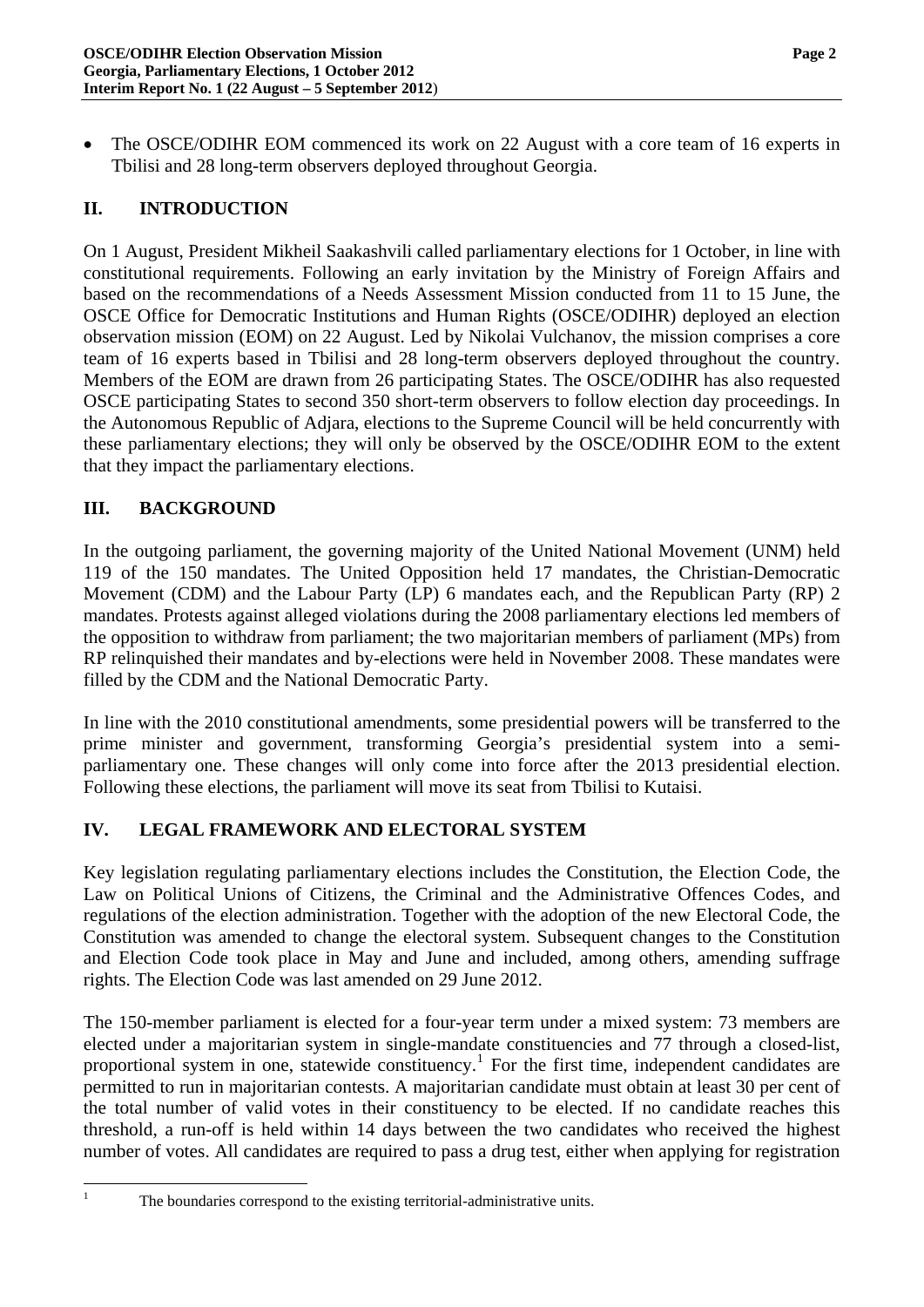as majoritarian candidates or after being elected on a party list.

Political parties and blocs registered by the CEC may contest seats in both the majoritarian races (one candidate per electoral district) and in the statewide constituency (a list of between 100 and 200 candidates). A party or bloc list of candidates only participates in the allocation of seats if it passes the five per cent threshold, calculated against total number of valid votes. Women's participation is encouraged through voluntary party quotas. When a party list includes 20 per cent of a different gender for each 10 candidates, it qualifies for a 10 per cent higher state subsidy.

Changes to the electoral system included changes in the allocation of seats under the proportional component. Any party or bloc that passes the five per cent candidate list threshold is entitled to obtain six mandates. This is sufficient representation to establish a parliamentary faction, even without obtaining the number of votes required for six mandates.<sup>[2](#page-1-0)</sup> This amendment, which may result in the deduction of mandates from other, winning electoral subjects, was not reviewed in the OSCE/ODIHR and Venice Commission's Joint Opinion.<sup>[3](#page-2-0)</sup> Other amendments introduced in May 2012 to the electoral legal framework and not reviewed in the Joint Opinion include the reduction of the age requirement for candidates from 25 to 21 years and tailor-made provisions to allow Mr. Ivanishvili to vote and stand as a candidate after he lost his Georgian citizenship.

Overall, while the Election Code incorporates a number of previous OSCE/ODIHR and Venice Commission recommendations, others remain unaddressed. Of particular concern are the considerable size differences of the single-mandate districts in terms of population and registered voters, which undermine the principle of equality of the vote. $4$  In 2011, the Georgian authorities stated intentions to engage in redistricting, including dividing the largest electoral districts into two. However, this has yet to occur.

## **V. ELECTION ADMINISTRATION**

The elections are administered by a three-tiered election administration comprising the CEC, 73 DECs and some 3,690 Precinct Election Commissions (PECs). Election commissions at all levels have 13 members each; seven of whom are nominated by the political parties that qualify for state funding.<sup>[5](#page-2-2)</sup> The other five CEC members are appointed by parliament, with additional procedures to select the chairperson. The remaining six DEC and PEC members are appointed by higher-level election commissions.<sup>[6](#page-2-3)</sup> All commission members have been appointed and PECs have held their first meetings. One of the 13 CEC members is a woman, 14 DECs are chaired by women, and women comprise 56 per cent of the DEC membership. Special polling stations will be established in prisons, medical facilities, and military bases before election day. Thus far, 42 polling stations have been set up in diplomatic representations of Georgia for voting abroad.

<span id="page-2-4"></span>The competencies of the CEC have changed significantly under the new Election Code. Other institutions are now responsible for ensuring the accuracy of voter lists and for monitoring and sanctioning violations of media and campaign finance regulations. Thus, the CEC will focus on the core task of election administration.

 $\frac{1}{2}$ See Article 50.2 of the Constitution and Article 125.6-7 of the Election Code.

<span id="page-2-0"></span>The OSCE/ODIHR and Venice Commission published a Joint Opinion on the draft Election Code on 19 December 2011, available at  $\frac{www.osce.org/odibr/86401}{2}$ .

<span id="page-2-1"></span>See Paragraph 7.3 of the 1990 OSCE Copenhagen Document by which OSCE participating States commit to "guarantee universal and equal suffrage to adult citizens".

<span id="page-2-2"></span>See Article 30.2 of the Law on Political Unions.

<span id="page-2-3"></span><sup>6</sup> CEC members and five DECs members appointed by the CEC, serve five-year terms. The remaining DEC members and all PEC members serve for the period of the election.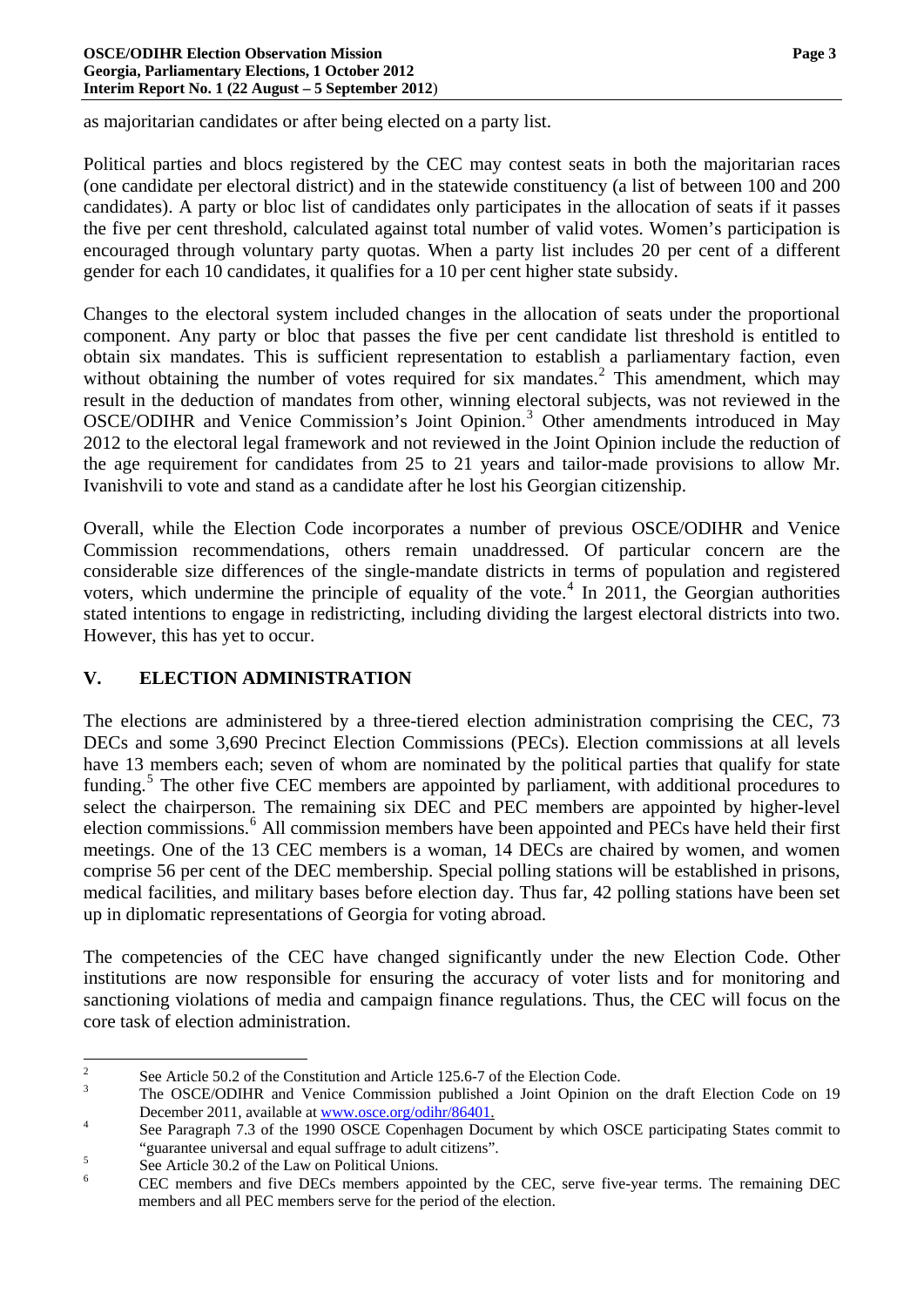The CEC Training Center continues training sessions for members of DECs and PECs, including special trainings for commission members in managerial positions. The Center has also conducted training sessions for civil society and domestic observers, political parties and media. Additionally, the CEC Legal Department produced handbooks and conducted training for judges, local government and party lawyers. These efforts and the establishment of consultative working groups involving representatives of parties and NGOs reflect the commitment of the CEC to enhance inclusiveness, transparency and stakeholders' trust in the elections.

# **VI. VOTER REGISTRATION**

The right to vote is granted to all citizens who are  $18$  years or older.<sup>[7](#page-2-4)</sup> Citizens who are deemed mentally incompetent by a court or serving a prison sentence of more than five years do not enjoy voting rights. The loosening of restrictions on voting rights of prisoners was introduced by a constitutional amendment following OSCE/ODIHR and Venice Commission recommendations.

The CEC is responsible for the electronic processing, organization and posting of voter lists on the basis of data received from the Civil Registry Agency. However, responsibility for the accuracy of the voter lists is now vested with the Commission for Ensuring the Accuracy of the Voter Lists (CEAVL). The 22-member commission is chaired by a member of the opposition party, New Rights, and comprises seven members each from government, political parties, and civil society. The CEAVL conducted a door-to-door canvas in June-July to verify and update voter lists. These lists are now available for public scrutiny and the introduction of changes, including through court appeal, is possible up to 20 September. According to the CEC, 3,621,256 voters are registered on preliminary lists as of 26 August. Based on information published on 1 August by the CEAVL, 207,055 internally displaced persons (IDPs) are included in voter lists at their current place of residence. They will be able to vote in both the proportional and majoritarian contests at regular polling stations with the presentation of their IDP cards.

## **VII. REGISTRATION OF CANDIDATES**

<sup>-</sup>

In order to participate in the elections, political parties must first register with the CEC. A party without representatives in the parliament and not qualified to receive state funding must collect 25,000 signatures, while qualified parties must only collect 1,000 signatures. A total of 41 parties applied, of which 19 were not registered.<sup>[8](#page-3-0)</sup> In total, 14 parties,<sup>[9](#page-3-1)</sup> and two electoral blocs<sup>[10](#page-3-2)</sup> comprising a total of eight political parties will contest the elections. By the 1 September deadline, all election subjects had submitted their list of candidates for the proportional contest.

Article  $104<sup>4</sup>$  of the Constitution (transitional provisions) grants active and passive suffrage (until 1 January 2014) to Georgian-born EU citizens who have been residing in Georgia for the last five years.

<span id="page-3-0"></span>Seven parties submitted insufficient documentation, six parties failed to submit signature lists, and further six parties voluntarily withdrew their application. Two parties appealed their rejection. In both cases courts (the Tbilisi city Court and the Tbilisi Court of Appeals) upheld the decisions of the CEC.

<span id="page-3-1"></span>Parties and their electoral number include: Kakha Kukava – Free Georgia (1), National-Democratic Party (4), United National Movement (5), Justice for Georgia (9), Public Movement (17), Freedom – The Way of Zviad Gamsakhurdia (19), "Jondi Baghaturia – Georgian Group" (23), "New Rights" (24), People's Party (26), Merab Kostava Society (30), Future Georgia (35), Labour Council of Georgia (36), Shalva Natelashvili – Labour Party

<span id="page-3-3"></span><span id="page-3-2"></span>of Georgia (38), Georgian Sportsmen's Community (40). 10 "Giorgi Targamadze – Christian Democratic Union" (10) comprises the Christian-Democratic Movement and European Democrats of Georgia; "Bidzina Ivanishvili – Georgian Dream" (41) – the "Georgian Dream – Democratic Georgia", Conservative Party of Georgia, "Industry Will Save Georgia", Republican Party of Georgia, "Our Georgia – Free Democrats" and "National Forum".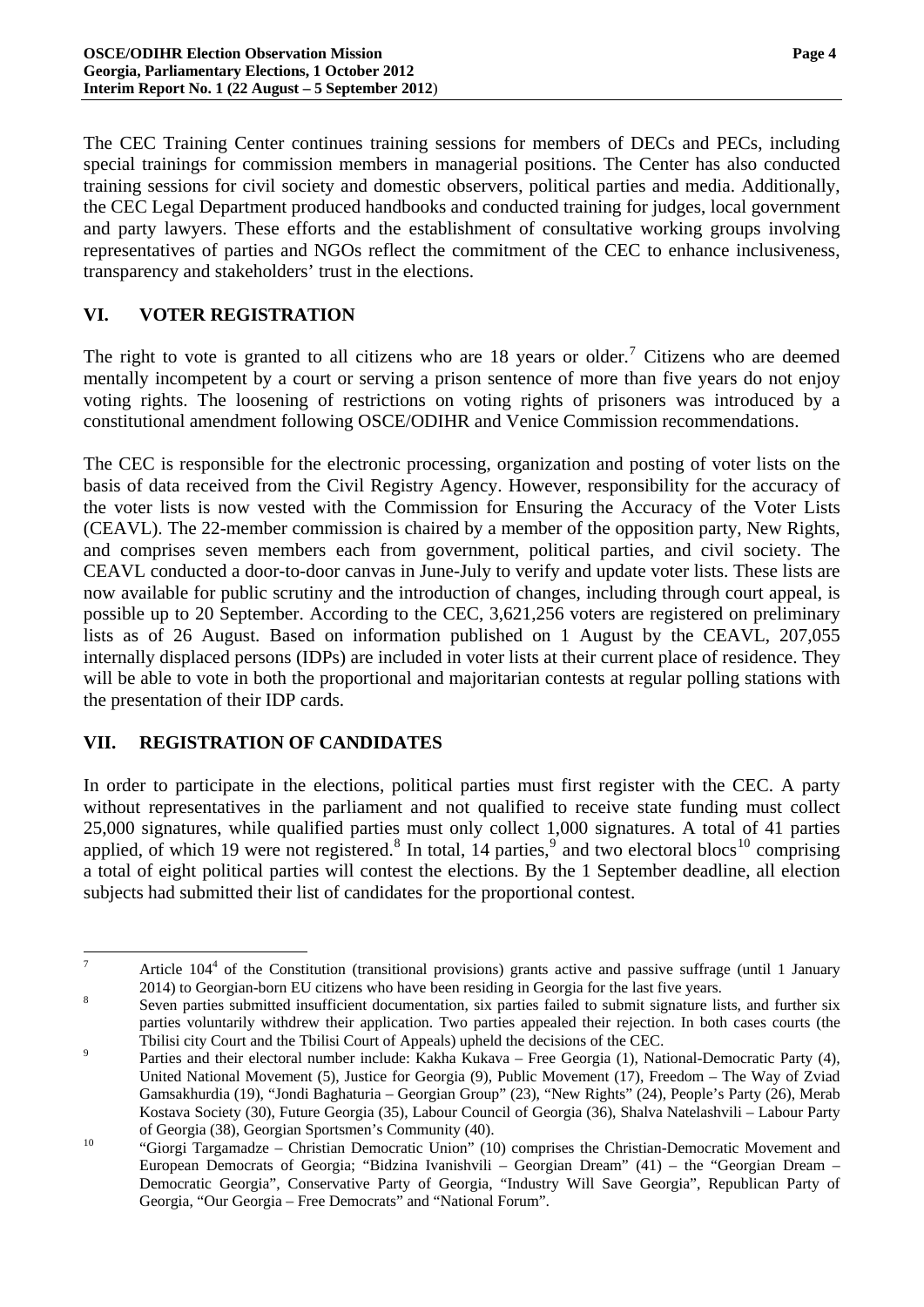An initiative group that consists of at least five voters may nominate a candidate for elections in a single-mandate constituency. In order to qualify to register, they must pay an electoral deposit of 5,000 GEL and submit signatures of supporting voters equal to one per cent of the number of voters registered in the respective district.<sup>[11](#page-3-3)</sup> The signature collection requirement is waived for incumbent MPs. In addition to the above-listed electoral subjects, four initiative groups have registered candidates with four DECs.

## **VIII. CAMPAIGN ENVIRONMENT**

The campaign environment is polarized. The governing UMN is challenged by, among others contestants, the GD, which is a coalition of six opposition parties promoting widely varying political views. Party and campaign financing has became a prominent issue after billionaire Mr. Ivanishvili announced his intention to enter politics as the leader of the GD in October 2011. At times, the focus of the campaign is on the advantages of incumbency, on the one hand, and private financial resources, on the other, rather than on concrete political platforms.

The election campaign period began on 1 August. There is no general prohibition of campaigning on election day; however, campaigning on election day via television (TV), radio and in polling stations is prohibited. The campaign environment is characterized by frequent public exchanges of accusations and allegations among political adversaries. Parties and blocs cite education, healthcare, employment, regional development, agriculture, security, social welfare and rehabilitation works after the heavy storms in July among the main campaign topics.

The UNM runs the most active campaign with numerous billboards and rallies throughout the country as well as TV spots. Whereas other contestants, in particular the New Rights, Christian Democratic Union, Free Georgia, and Labour Party currently focus on rallies and voter canvassing in those regions where they have strong candidates. The GD bloc jointly campaigns with its six coalition parties across the country. Most parties use interactive websites and social media to reach out and communicate with the electorate.

Campaigning restrictions are imposed on certain categories of officials, members of religious groups, election commissions, in certain buildings, and military units. There is limited access to use administrative resources, such as state-owned buildings if all election subjects enjoy the right to use them on equal terms. Official vehicles may be used by elected public officials when campaigning. The list of such resources was previously longer, but was shortened following OSCE/ODIHR and Venice Commission recommendations.<sup>[12](#page-4-0)</sup> State institutions must refrain from launching additional social and welfare programmes during the elections. Public officials are not allowed to campaign while carrying out their official duties, including during business trips funded by the state budget.

The use of administrative resources or official powers during the campaign is subject to sanctions. The Inter-Agency Commission (IAC) is a temporary state body established as per the Election Code prior to elections to pro-actively address allegations of such violations. The IAC holds consultations with election stakeholders, civil society and media and operates a citizen hotline. Since its establishment on 18 May, the IAC has issued eight recommendations aimed at deterring violations. It has also referred a number of cases for prosecution or to the CEC to take appropriate measures. On 16 August, the CEC, IAC and seven civil society organizations signed a Memorandum of

<span id="page-4-1"></span><span id="page-4-0"></span> $11$ <sup>11</sup> Equivalent to EUR 2,500 (approx. 2 GEL = 1 EUR).

<sup>12</sup> Concerns were raised in the Joint Opinion about access to use state-owned buildings on equal terms as well as about the failure to provide a definition in Article 49.1 of the Election Code of "elected public official".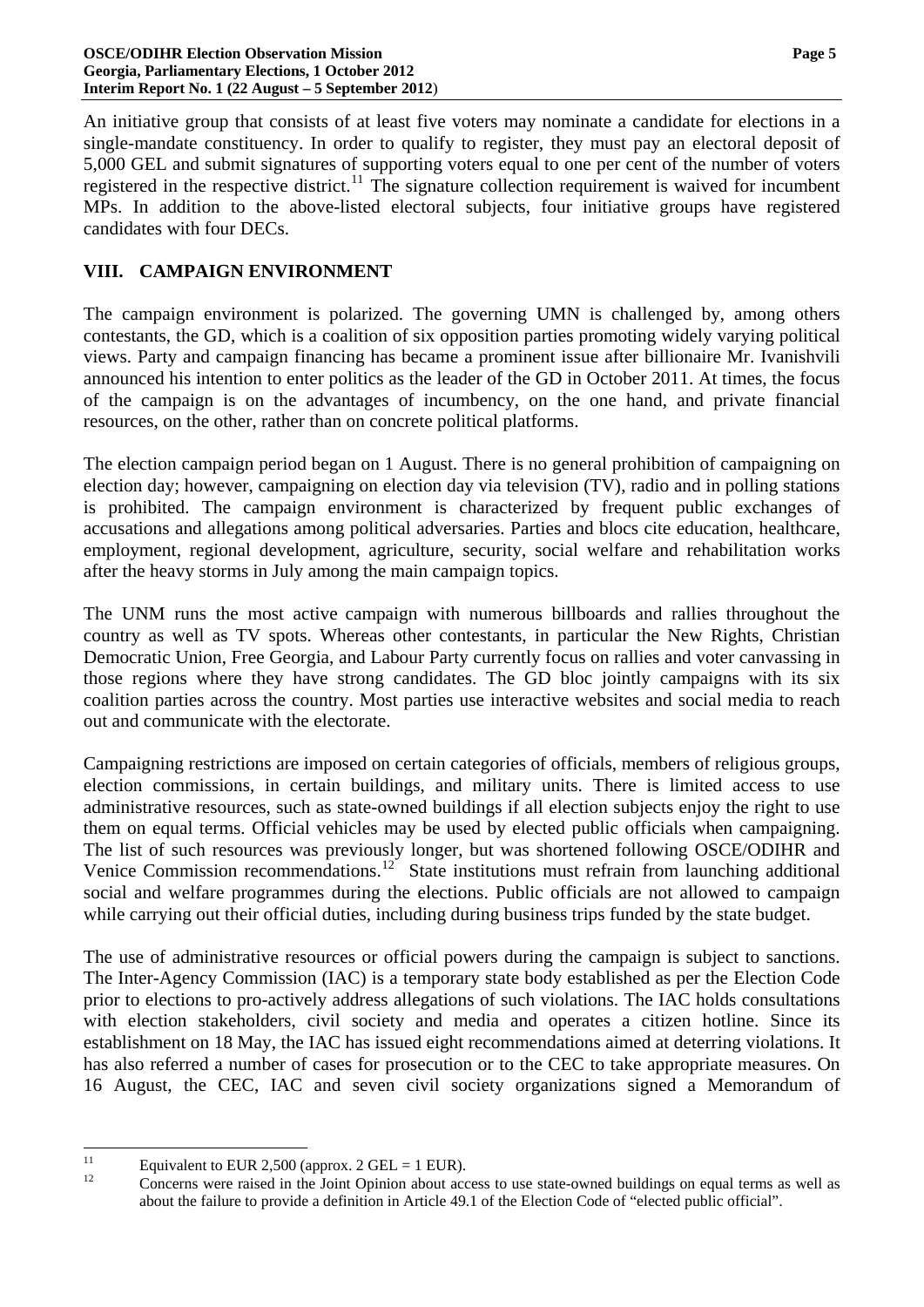Understanding about the use of administrative resources in these elections, which references the 1990 OSCE Copenhagen Document.

OSCE/ODIHR EOM interlocutors, including contestants and civil society representatives, have expressed concern over the potential use of administrative resources, campaigning by public officials, fines imposed that they find excessive, and the seizure of property. They have alleged intimidation of opposition party supporters in public service, hate speech and vote buying.

## **IX. CAMPAIGN FINANCE**

Party and campaign financing has become a significant and controversial issue in this election. The legislation regulating this element has been substantially amended since the 2010 municipal elections.[13](#page-4-1) While amendments appear to represent an effort to comply with previous GRECO recommendations, including to bar 'big money' from influencing political choices, OSCE/ODIHR EOM interlocutors have alleged that some of them were tailored to constrain the political activities of the GD in view of the perceived financial capacity of its leader.<sup>[14](#page-5-0)</sup>

The legislation provides for mixed public and private funding of political parties and their campaigns. Monetary and in-kind donations, as well as party membership fees may only be made by citizens as individuals (as opposed to legal entities). Monetary donations are only permitted via bank transfer to a single bank account belonging to a party (the first listed party, in case of a bloc); cash donations are no longer allowed.

The institution charged with monitoring compliance with party and campaign finance provisions is the Monitoring Service for Political Financing, which was established in January 2012 under the State Audit Office (SAO), formerly the Chamber of Control. The SAO adopted their internal regulations only on 11 July after public criticism for not respecting due process.<sup>[15](#page-5-1)</sup> All electoral subjects are obliged to submit a financial report every three weeks from their date of registration and report donations within five days of receipt. Thus far, all electoral subjects have complied with reporting requirements. Electronic reports are crosschecked with information contained in databases of the Civil Registry, Revenue Authority, and the IDP and the Social Assistance Service. Where there is reason to suspect misconduct, the system will 'flag' a donation and an investigation is opened.<sup>[16](#page-5-2)</sup>

<span id="page-5-3"></span>The SAO stated that in a reported effort to verify the legality of donations, it has requested information from donors about the origin of funds and property donated and received in 102 and 61 cases, respectively. The GD stated to the OSCE/ODIHR EOM that 68 of their donors had been questioned by the SAO and fined by court decisions for 'failing to prove the origins of their property/revenue', including for donations as low as GEL 1-2,000. The SAO stated that it has imposed a five-fold fine in 90 illegal donation cases and a ten-fold fine in 10 cases. In four cases, donations deemed illegal were transferred to the state budget. In another 66 cases, *kadagha* (liens) were imposed by court decision on the property of donors who had made illegal donations to an

<sup>13</sup> <sup>13</sup> Election Code, Articles 52-57; Law on Political Unions of Citizens, Articles 25-34<sup>2</sup>.

<span id="page-5-0"></span>See Group of States against Corruption (GRECO) Evaluation Report on Georgia on Transparency of party funding, Strasbourg, 27 May 2011,

[http://www.coe.int/t/dghl/monitoring/greco/evaluations/round3/GrecoEval3\(2010\)12\\_Georgia\\_Two\\_EN.pdf](http://www.coe.int/t/dghl/monitoring/greco/evaluations/round3/GrecoEval3(2010)12_Georgia_Two_EN.pdf).<br>Thus far, the new amendments have not been reviewed by either Venice Commission or GRECO.

<span id="page-5-1"></span><sup>&</sup>lt;sup>15</sup> "Recommendations from the Public Defender of Georgia to the Head of the Chamber of Control of Georgia", May 2011, <http://www.ombudsman.ge/files/news/doc/en/shqockghplifksyrkwel.pdf>.<br>
For instance, if the donor is receiving social benefits.

<span id="page-5-2"></span>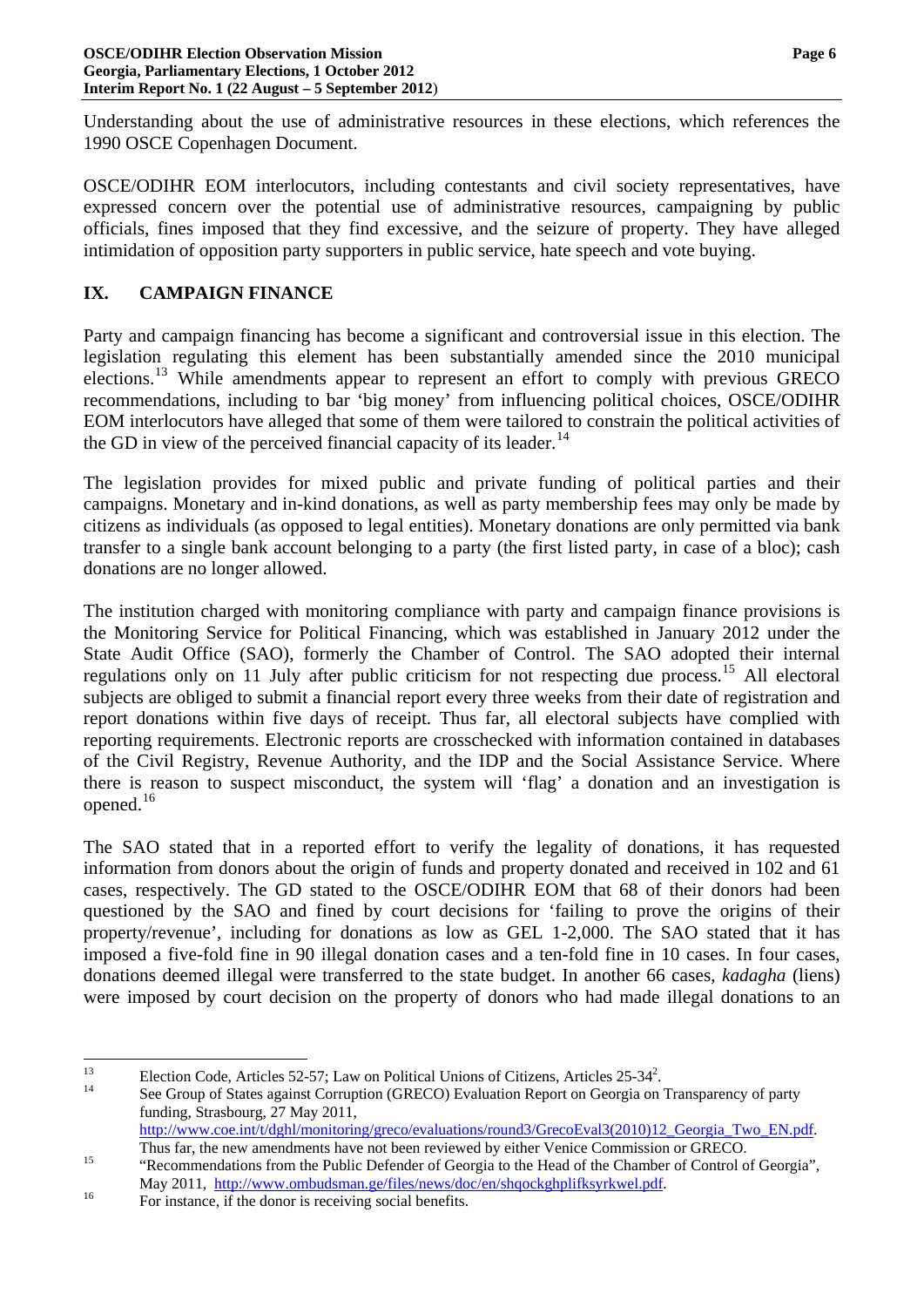electoral subject.<sup>[17](#page-5-3)</sup> The GD claims that the property of some of their donors has been auctioned off on questionable legal grounds and without due process.

In particular, Mr. Ivanishvili has been found guilty of having made illegal donations to GD, either personally or through legal entities considered to be affiliated with him, amounting to GEL 19,186,275.[18](#page-6-0) Speaking at a press conference on 30 August, Mr. Ivanishvili stated that the fines imposed on him and other GD members by the court amounted to more than GEL 130 million and that his total campaign expenditure has reached GEL 52 million, which already exceeds the annual GEL 48 million ceiling.<sup>[19](#page-6-1)</sup> On this basis, the GD has expressed concerns that the CEC may ask the court to invalidate the GD's election results.<sup>[20](#page-6-2)</sup> On 4 September, President Mikheil Saakashvili signed a legislative initiative aimed at revoking the possibility of disqualify the votes cast for a party in case of serious violations of campaign finance provisions. According to press reports, the initiative will be discussed by the parliament from 11 to 14 October.

A number of OSCE/ODIHR EOM interlocutors accuse the SAO of bias on the grounds of lack of due process and applying a selective approach when fining a particular electoral subject, and for imposing what they consider to be excessive fines.<sup>[21](#page-6-3)</sup> Some of these concerns have also been echoed by high-level delegations of international organizations.<sup>[22](#page-6-4)</sup>

# **X. MEDIA**

The media environment is characterized by diversity, although media outlets remain divided along political lines and few outlets succeed in pursuing a more independent editorial policy. The Georgian Public Broadcaster (GPB) and two private channels, *Rustavi 2* and *Imedi*, are the only TV stations with nationwide coverage. The latter two are widely perceived as supportive of the government. The coverage of private channels, *Kavkazia*, *Maestro* and the recently reestablished, *Channel 9*, are all broadly regarded as pro-opposition, and are mostly limited to Tbilisi and satellite networks. Recent amendments to the Electoral Code have introduced 'Must Carry, Must Offer' provisions, obliging cable networks to include all national media outlets with satellite broadcasting license and those that reach over 20 per cent of the population in their distribution list. Channels are also obliged to make their content available to cable networks for transmission. These provisions apply only during the campaign period and cover some 194,000 households with access to cable TV.

The rules for allocation of free broadcast time to electoral contestants distinguish between 'qualified' and other subjects.<sup>[23](#page-6-5)</sup> 'Qualified' subjects are entitled to receive 90 seconds per three broadcast hours on private TV stations as well as 60 seconds per broadcast hour on GPB and community

 $17$ 17 *Kadagha* is the term used in the applicable legislation meaning seizure of property, movable and immovable,

<span id="page-6-0"></span>with or without auctioning off.<br>
<sup>18</sup><br>
Published on the SAO website on 11 August, see <u><http://sao.ge/res/files/pdf/76/document.pdf></u>.<br>
Although Mr. Ivanishvili initially stated he would not pay the fines imposed, he eventua

<span id="page-6-2"></span><span id="page-6-1"></span>

The GD makes the point that the expenditures of November and December 2011 are retroactively calculated in the total annual campaign finances following an amendment to the Law on Political Unions in December 2011 that backdated the start of the 2012 financial year to 1 November 2011. The OSCE/ODIHR EOM was informed by the SAO that they will only apply the spending ceiling from 1 January 2012, the date when SAO began its

<span id="page-6-4"></span>

<span id="page-6-3"></span>monitoring activities.<br>
21 See also <u>http://www.ombudsman.ge/files/news/doc/en/shqockghplifksyrkwel.pdf</u>.<br>
22 See PACE statement at <u>http://www.civil.ge/eng/article.php?id=25129</u>, the OSCE PA statement at <http://www.oscepa.org/news-a-media/press-releases/1055-georgia-previsit-end>, and Joint Statement by High Representative / Vice-President Catherine Ashton and Commissioner Štefan Füle at [http://europa.eu/rapid/pressReleasesAction.do?reference=MEMO/12/640&format=HTML&aged=0&language=](http://europa.eu/rapid/pressReleasesAction.do?reference=MEMO/12/640&format=HTML&aged=0&language=EN&guiLanguage=en)

<span id="page-6-6"></span><span id="page-6-5"></span> $\frac{EN\&guil.anguage=en}{\text{See Article 51.4 of the Electrical Code. Other subjects may qualify for treatment by media as 'qualified' if they}$ perform well in public opinion polls. It is the discretion of media to grant this treatment on an individual basis.